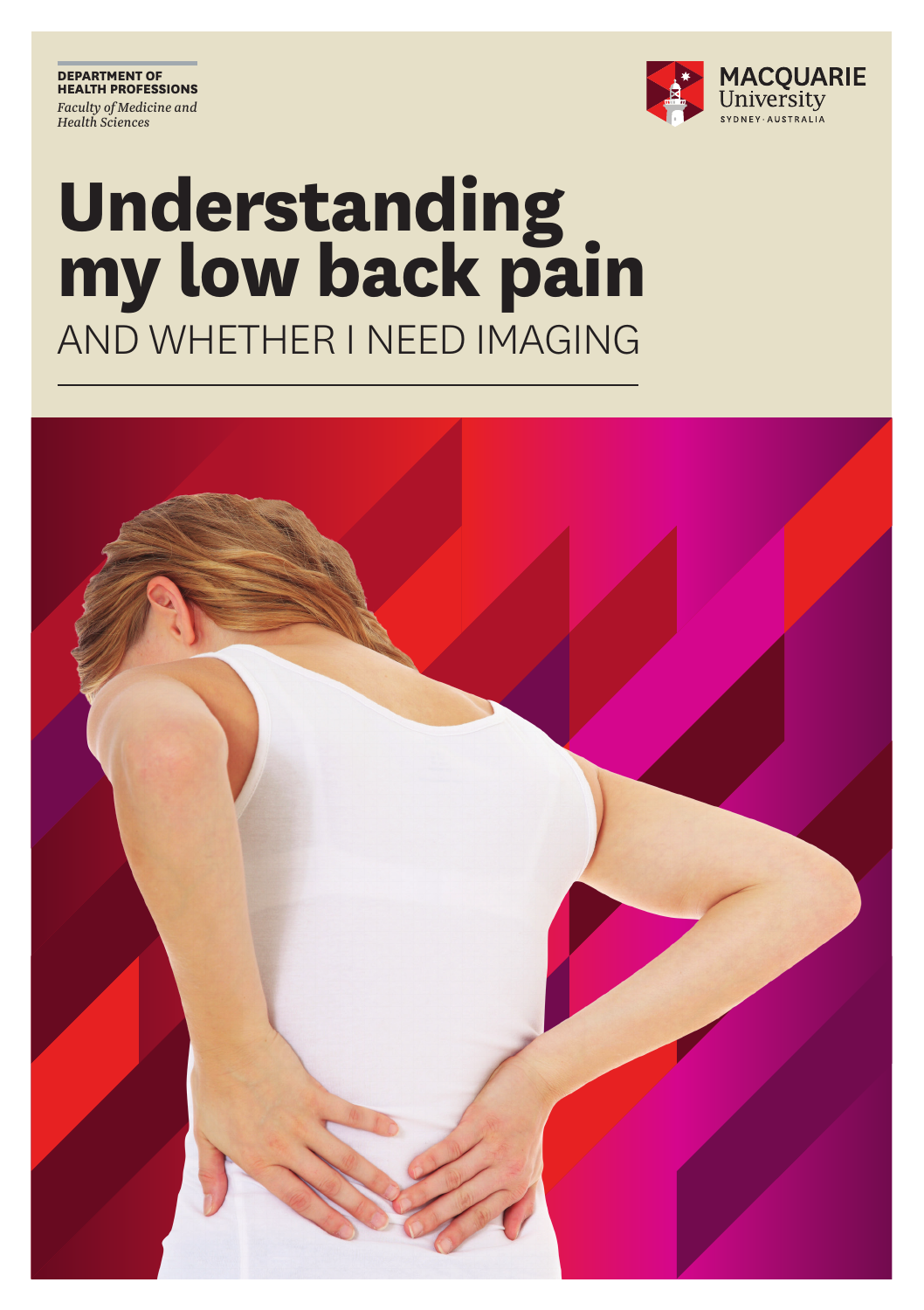### **Do I need imaging or further investigations?**

Imaging or further investigations don't usually help low back pain. Your GP can show you whether you need further investigations based on the flowchart below:

#### **Name:**

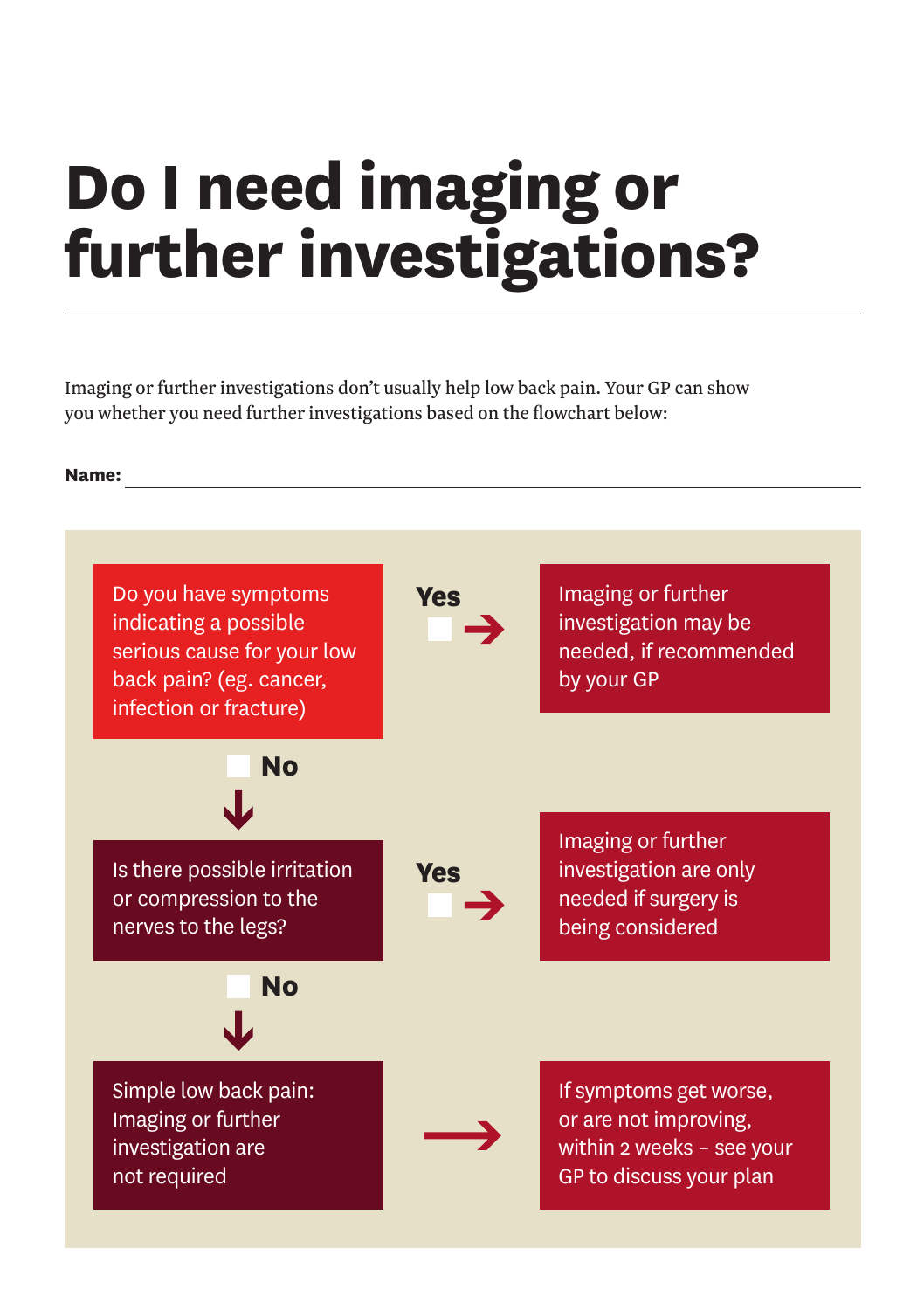### **All about low back pain**

#### **WHAT IS CAUSING MY LOW BACK PAIN?**

Common causes of low back pain include minor soft tissue injuries such as muscle spasm or joint sprain.

#### **Less than 1 in 100 people with low back pain have a serious cause for their pain (eg, fracture, cancer, infection or inflammatory arthritis).**

These conditions are usually obvious and your GP will take a clinical history and perform an assessment to 'check' for them.

#### **I HAVE STRONG PAIN – DOESN'T THIS MEAN A BAD INJURY HAS OCCURRED?**

### **No – lots of research shows that strong pain does not equal a bad injury.**

Many people experience a lot of pain. This does not mean there is any damage in their back.

Some factors that can change the pain you feel include your mood and stress levels, your sleep quality and your lifestyle and general fitness levels.

#### **HOW COMMON IS SIMPLE LOW BACK PAIN?**

#### **It is common and often reoccurs.**

Four out of five people will get low back pain at some time in their life. Half of these will go on to get further episodes of back pain throughout their life.

**Recurrence is common and does not mean that there is greater reason for concern.**

#### **WHAT IS SIMPLE LOW BACK PAIN?**

Low back pain, where **no indication of a serious cause can be found.** 

Pain may be mild or very strong, but it **typically improves a lot over the first couple of weeks.**

There may also be pain into the legs. **As the back gets better, the leg pain usually improves too.**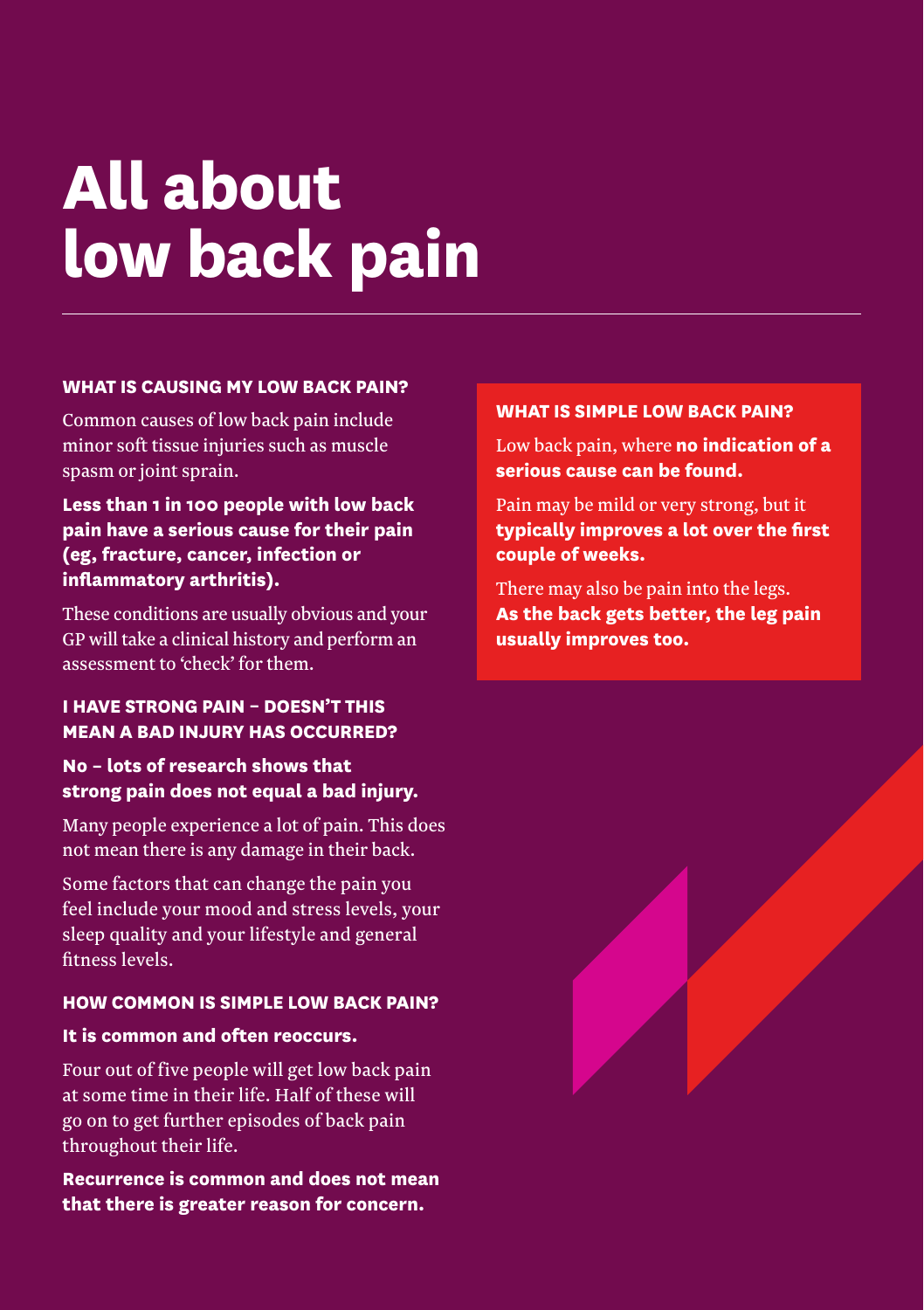# **Why isn't imaging needed?**

**Imaging** (eg, x-rays, CTs or MRI scans) doesn't usually **help find the cause of pain.**

The **treatment and speed of recovery** for most cases of back pain **is the same whether imaging is used or not.**

#### **WON'T IMAGING SHOW WHAT IS CAUSING MY LOW BACK PAIN?**

**No** - the underlying cause of back pain **cannot**  usually be seen on imaging.

Imaging can help diagnose serious causes of low back pain - but, these are very rare and your GP will check for signs of them.

#### **I KNOW OTHER PEOPLE WHO FOUND 'CHANGES' ON IMAGING OF THEIR BACK – WHAT IF I HAVE THESE 'CHANGES' TOO?**

Many 'changes' can be seen on imaging, but it is unknown if they are causing your pain.

**Most of the 'changes' seen on imaging are normal** and more common the older you get.

Even people **without back pain** commonly have imaging 'changes'. For example, 6 out of 10 middle aged people without back pain have changes on imaging such as disc bulges or degeneration.

#### **WHY SHOULDN'T I GET IMAGING 'JUST IN CASE'?**

**Unnecessary imaging** has some **risks:**

- **• Radiation** exposure (for x-ray and CT) can **increase the risk of cancer.** Less radiation is better
- • It can **cost you money** and is **time consuming**
- **• Changes on imaging are often seen and may cause stress, anxiety and worry,** even though they are usually unimportant
- • Imaging has been associated with **worse patient outcomes** and an increase in **unnecessary surgery**

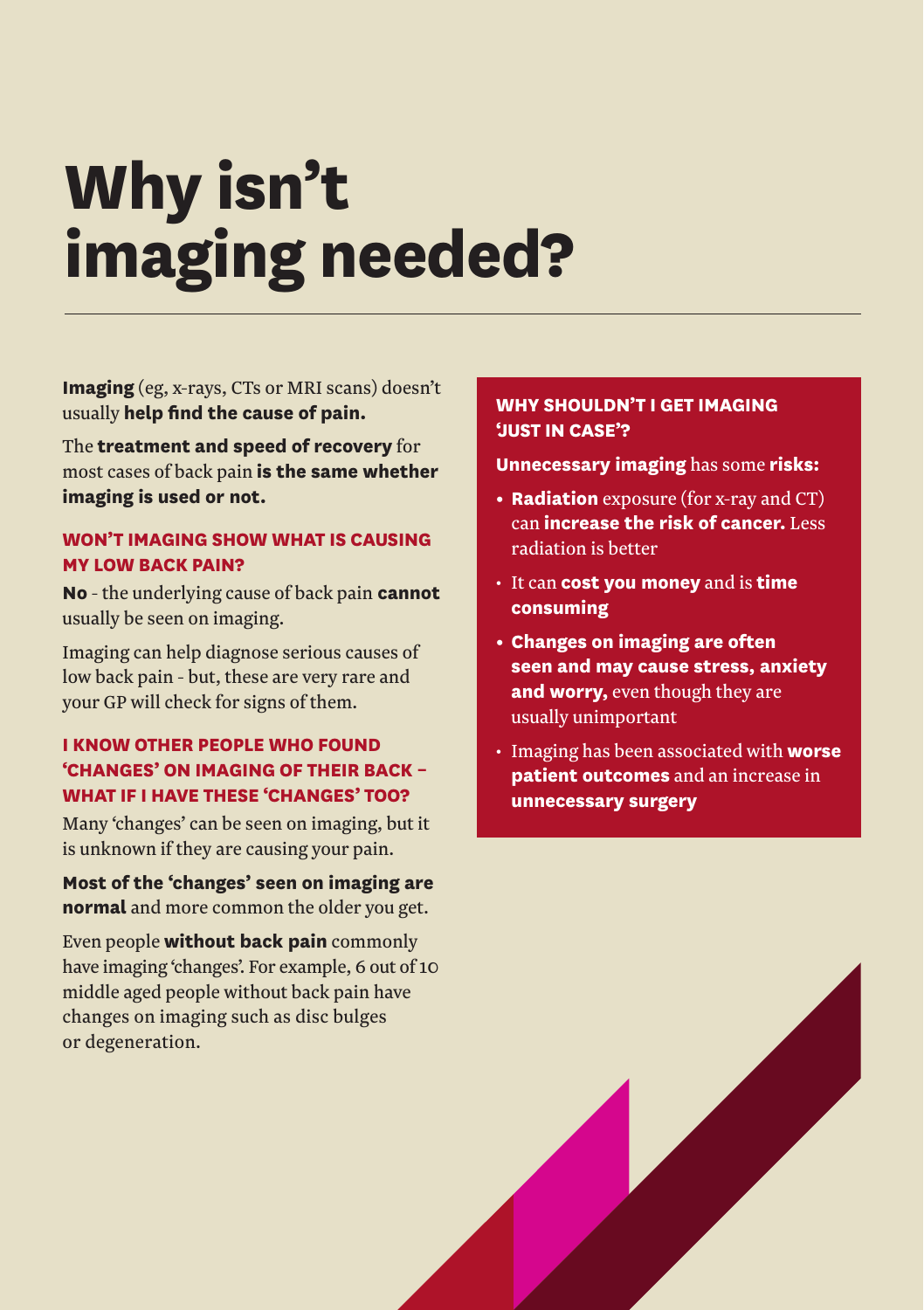### **What can I do to help decrease my low back pain?**

The best thing you can do is to **stay as active** as possible.

#### **HOW WILL ACTIVITY HELP MY LOW BACK PAIN?**

Activity keeps the back mobile, flexible and strong. **Movement, even if it causes temporary mild pain, is good for your back.**

Research shows that bed rest or prolonged inactivity can delay recovery.

#### **WHAT EXERCISES CAN I DO WHEN I HAVE LOW BACK PAIN?**

Any exercise you enjoy can help decrease your pain and get you moving.

Some suggestions include:

- **Gentle stretches or exercises** (such as Tai Chi or Yoga)
- • Aerobic exercises like **walking or swimming**

You can also ask your GP for some safe exercises and stretches if you are unsure.

#### **IS THERE ANYTHING ELSE I CAN DO?**

- Try to stay positive and take steps towards a healthier lifestyle.
- • When you feel stressed, angry or worried your pain might feel worse. Managing these feelings might help your low back pain.
- • Lifestyle factors may also be associated with low back pain. You might find it helpful to address poor sleep patterns and consider changes to diet, alcohol intake and smoking.

#### **MY BACK HURTS – HOW CAN I STAY ACTIVE?**

You may need to take things a bit easier for a few days, but **you also need to get back into your normal activities as soon as possible.**

Normal activities include your regular work, household and recreational activities.

**Staying active is safe with simple low back pain – even if there is some pain.**

Pain with movement does not mean you are doing any damage to your back.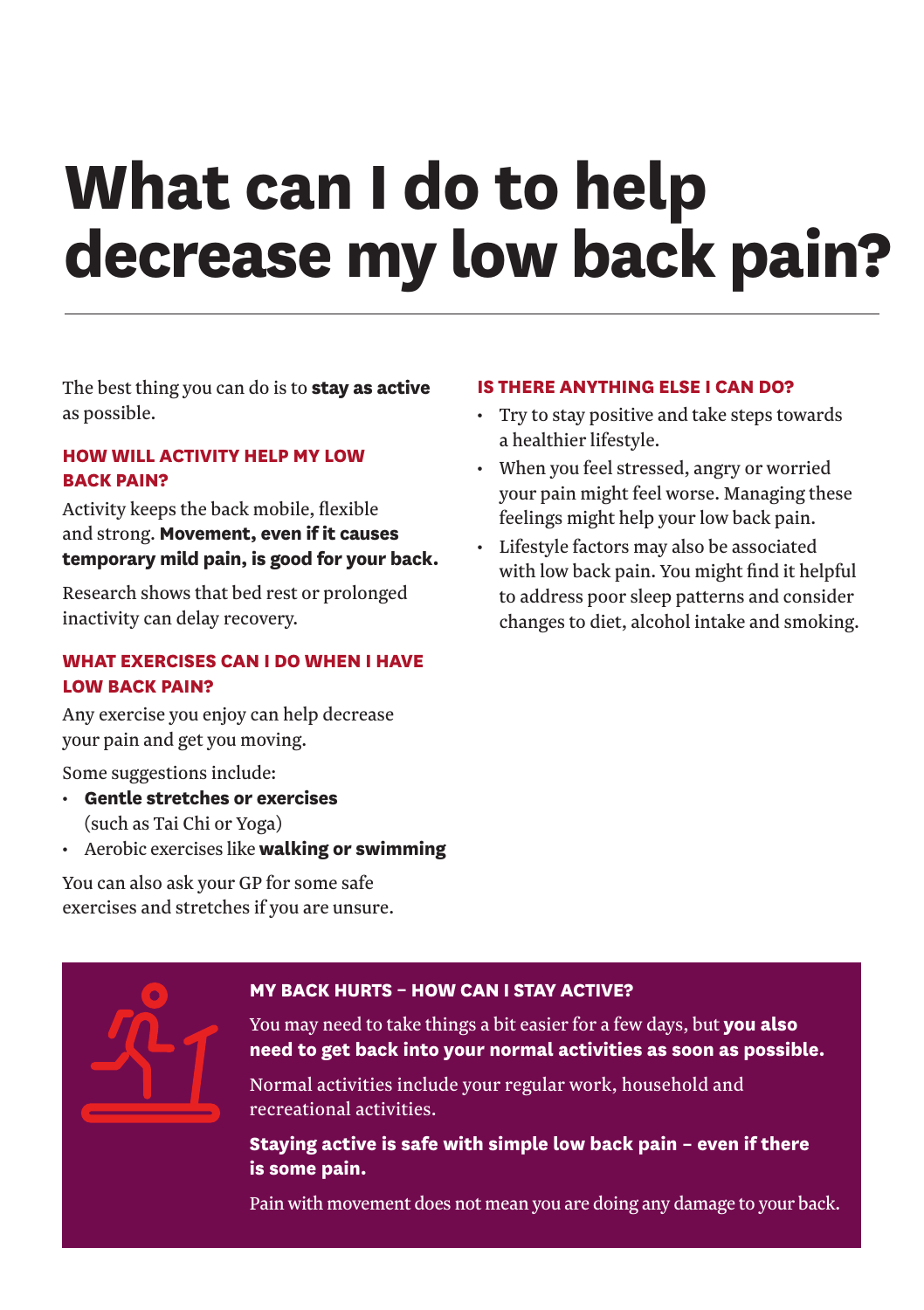# **What is my low back pain management plan?**

#### **THE FOLLOWING SUGGESTIONS MAY HELP REDUCE YOUR PAIN AND INCREASE YOUR RECOVERY:**

- • Take it easy for the first day or two after the pain starts if needed, then start getting back into your normal daily activities as soon as possible.
- • Try to avoid staying in one position for a prolonged time.
- • Try some gentle exercise such as walking, swimming or stretching.

#### **POSSIBLE PAIN-RELIEF STRATEGIES RECOMMENDED BY YOUR GP:**

| $\Box$ Pain-relief medications: |
|---------------------------------|
|---------------------------------|

**Heat** 

Referral to a physiotherapist / chiropractor / osteopath / other

#### **OTHER SUGGESTIONS FROM YOUR GP (EG. SPECIFIC EXERCISES, STRESS RELIEF, SLEEP STRATEGIES ETC.)**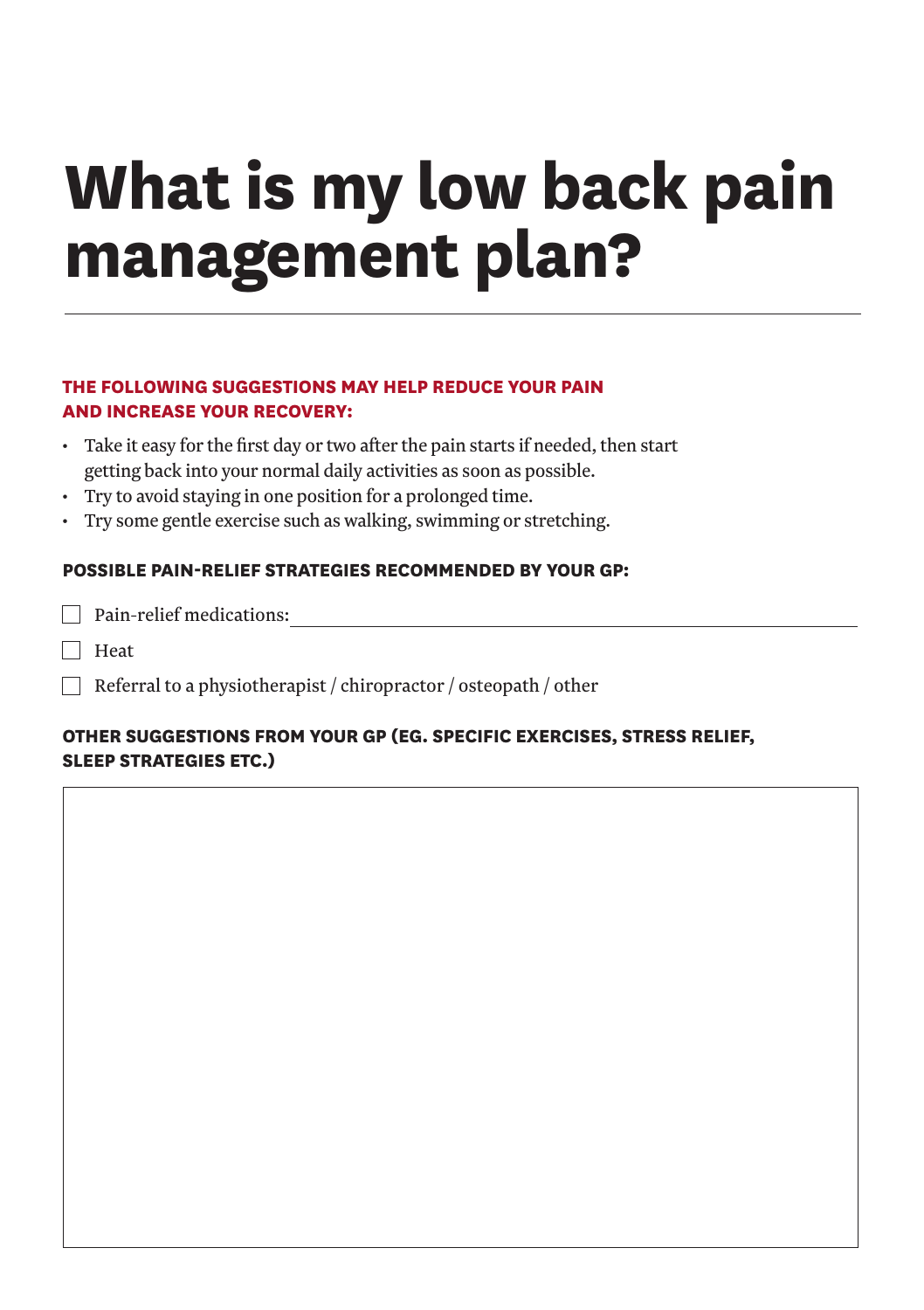### **What should I do next?**

| Please come back in                                                      | for a review |       |
|--------------------------------------------------------------------------|--------------|-------|
| Please come back if your pain is not improving after                     |              | weeks |
| As long as your pain is improving you do not need to return for a review |              |       |

#### **WHEN SHOULD I RETURN FOR FURTHER MEDICAL ADVICE?**

Occasionally low back pain does not improve or symptoms may change.

### **CONTACT YOUR HEALTH CARE PRACTITIONER IF YOU HAVE ANY OF THE FOLLOWING SYMPTOMS:**

- Difficulty passing or controlling urine or stool **1**
- Numbness around your back passage or genitals or in both legs **2**
- Unsteadiness on your feet **3**
- Pain which gets worse rather than better over several weeks **4**
- Feeling generally unwell with your low back pain (for example: fever or unexplained weight loss) **5**